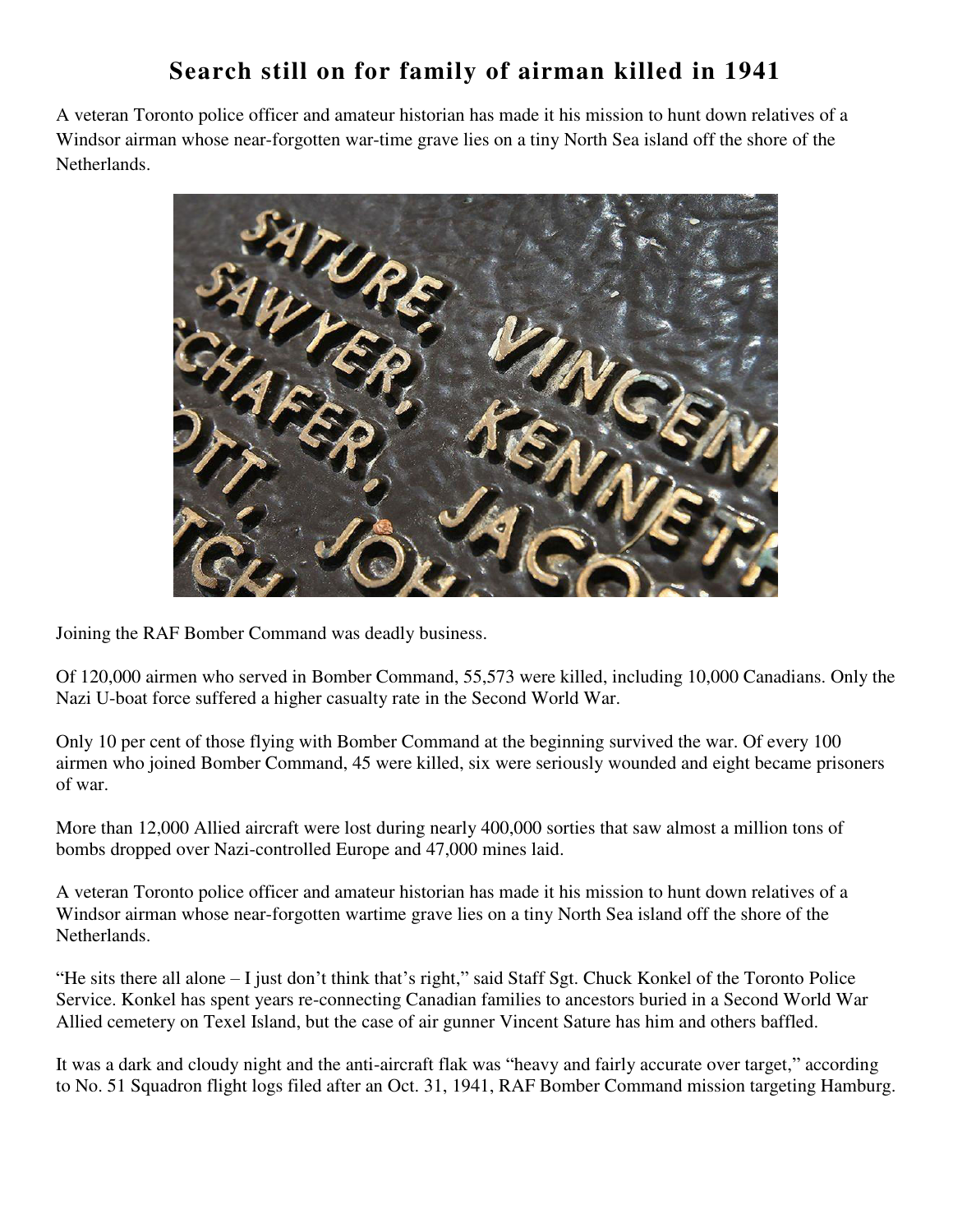

Chuck Konkel has spent years reconnecting Canadian families to ancestors buried in a Second World War Allied cemetery on Texel Island, Netherlands. He's also a Staff Sgt. with Toronto Police Service.

British pilot Eric Arthur Barsby, 26, was steering his Whitley Mk. V aircraft and five-member multinational crew home after successfully dropping a heavy payload of bombs and incendiary containers on the northern German port city. At 9:36 p.m., four hours after the mission's start, the crew signalled home: "Operations completed."

But it was Flight Z9141's great misfortune on its return from the raid to fly into the path of Nazi Luftwaffe night fighter ace Paul Gildner. Almost all of multi-decorated Gildner's 48 aerial victories were nighttime kills (his streak ended with a fatal fighter crash in the Netherlands in 1943).

All five crew in Sature's aircraft, including fellow Canadian Eric Warburton, were killed.

Pastoral Texel Island lay on a common flight path for bombers heading for targets in northern Germany, and it's home to the graves of 167 Allied airmen whose missions ended prematurely. Fisherman Bram van Dyck, who witnessed one of those fatal crashes as a child, made it his life's work to try and track down the families of the airmen buried there. Konkel heard of van Dyck's efforts at "reconciliation" — honouring the dead by reaching out to their families — and he started helping out using "old-fashioned, follow-the-lead police work."

There have been some successes, and grateful families have made pilgrimages to Texel to reconnect with ancestors, most of whom died as young men in their 20s. Konkel hopes his work "brings closure to their lives."

Despite four years of searches covering four countries, Vincent Sature remains a cold case, and the mystery starts with his name.

Konkel's research uncovered the fact that Sature, who was 37 and a flight sergeant when he was killed, was likely born Vincenty Sheurmin Korzydlowski in Poland on Feb. 11, 1904, reportedly near the Jewish ghetto in Krakow. His parents were Wladyslaw Jen Korsydlowski and Felicja Maria Kobylanska.